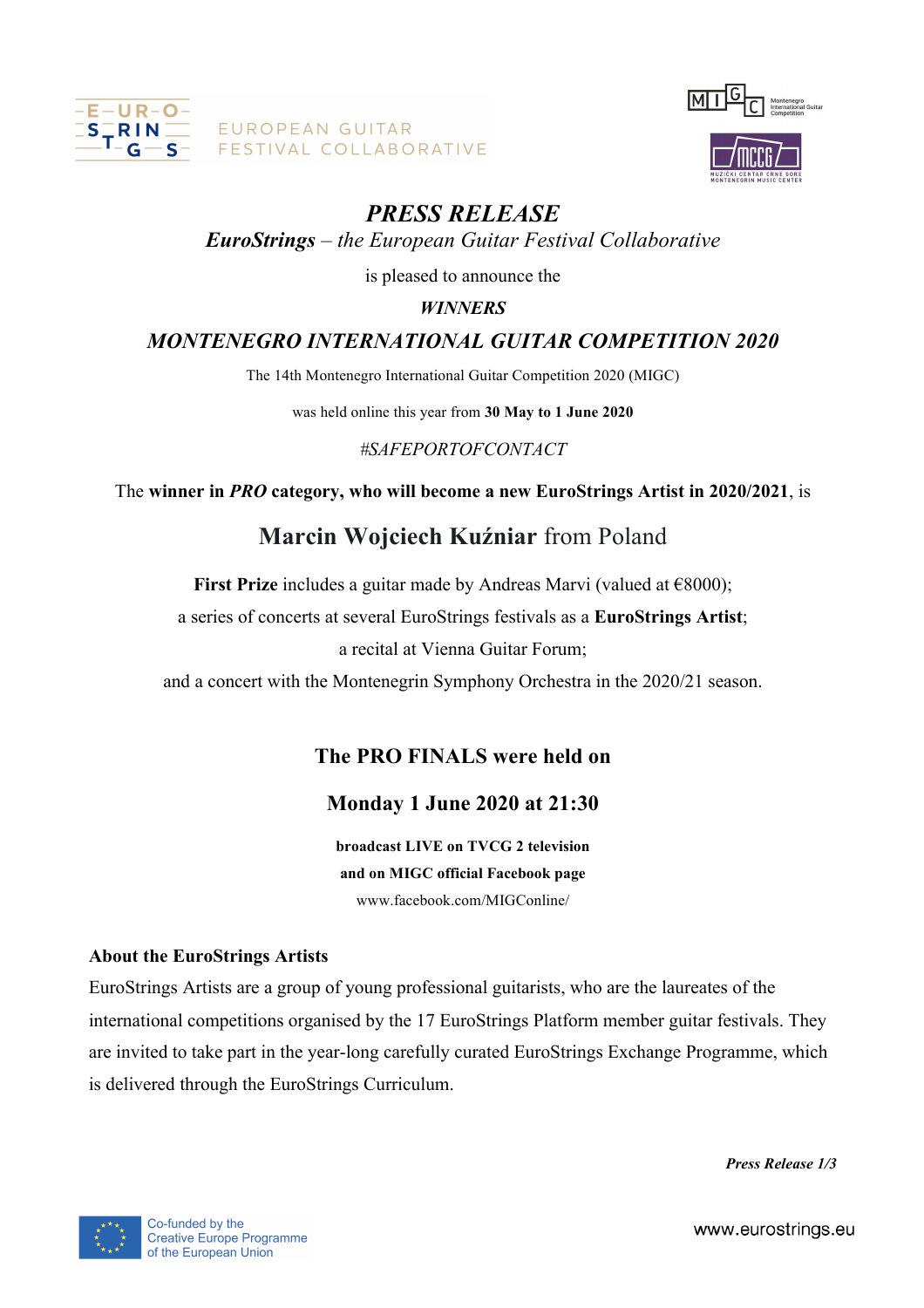



# *PRESS RELEASE*

The *nine jury members* for the **14th Montenegro International Guitar Competition** were:

**Prof. Iliana Matos**, guitarist (Canada/Cuba) **Anabel Montesinos**, guitarist (Spain) **Mirka Šćepanović**, violinist and Artistic director of Montenegrin Music Center, Montenegrin Symphony Orchestra, (Montenegro) **Prof. Žarko Mirković**, composer (Montenegro)

**Prof. Maroje Brčić**, guitarist (Croatia) **Prof. Đani Šehu**, guitarist and director of Sarajevo International Guitar Festival (Bosnia and Herzegovina) **Prof. Miloš Janjić**, guitarist (Serbia) **Damir Milat**, director of Dubrovnik Symphony Orchestra (Croatia) **Andres Marvi**, guitar maker (Spain)

### *FURTHER PRIZES WERE AWARDED*

## **14th Montenegro International Guitar Competition 2020 SECOND and THIRD PRIZE** *PRO CATEGORY* **WINNERS**

**Second Prize** was awarded to **Özberk Miraç Sarigül** (Turkey): who wins a guitar made by Slavko Mrdalj (valued at  $\epsilon$ 5000)

**Third Prize** was awarded to **Ilie Dragoş-Vasile** (Romania):

who wins free admission to the 15th Montenegro International Guitar Competition and to the Transylvania International Guitar Festival

The **Montenegro International Guitar Competition** offers an **important opportunity** for **young players** to prepare for the future in its **Competition for Youth**, which is divided into **six age categories**:

The **winners** in the **2020 Montenegro International Guitar Youth Competition** are:

**Samuel David Solomon** (Bulgaria) *Youth I*: for candidates born after 1 January 2009

**Nichita Gînscă Nistea** (Romania) *Youth II*: for candidates born after 1 January 2007

**Vuk Vukajlović** (Serbia) *Youth III*: for candidates born after 1 January 2005

**Veljko Brankovan** (Serbia) *Youth IV*: for candidates born after 1 January 2003

**Samo Novak** (Slovenia) *Youth V*: for candidates born after 1 January 2001

**Davide Picci** (Italy) *Youth VI*: for candidates born after 1 January 1997



*Press Release 2/3*